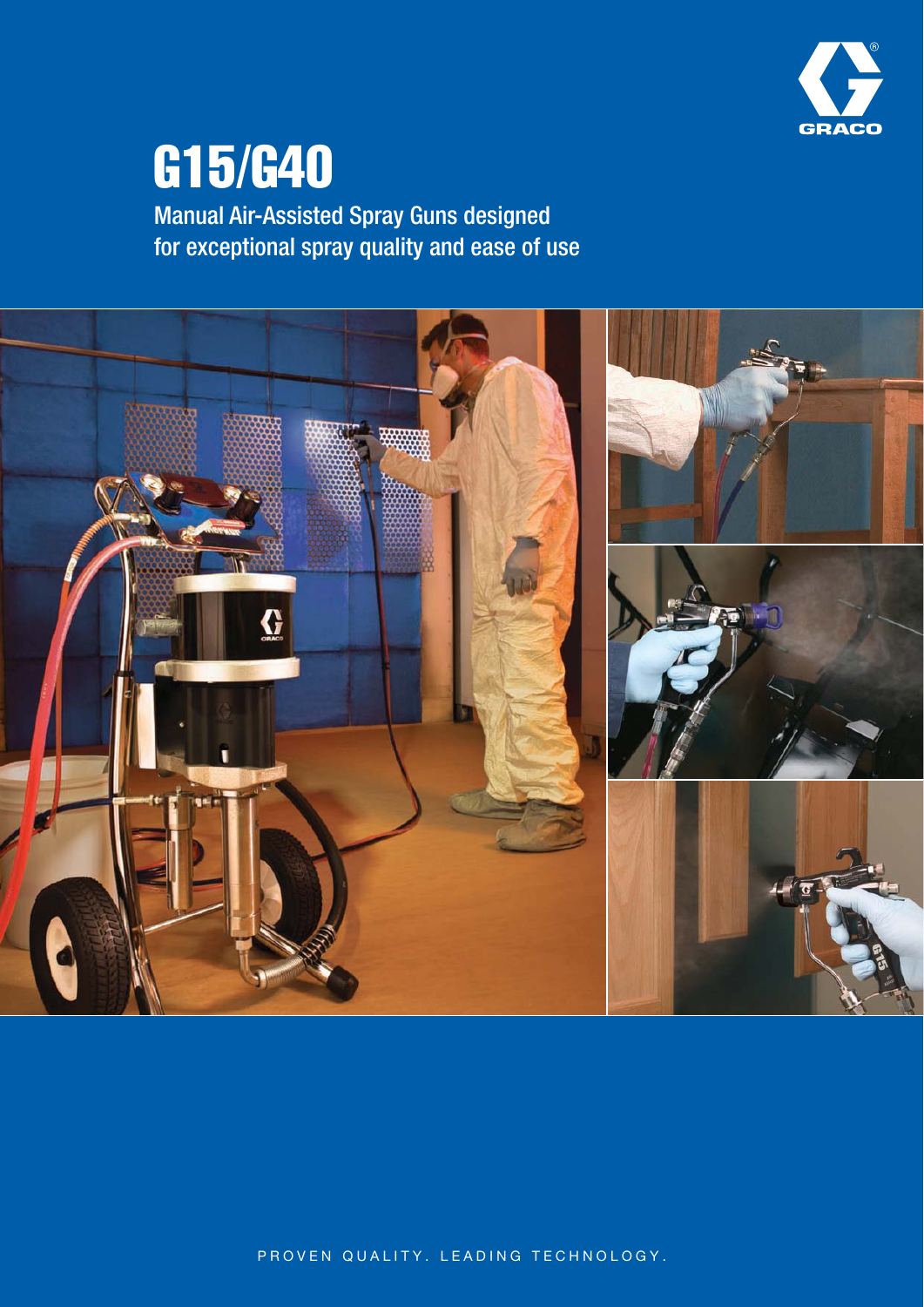# Exceptional Spray Quality

## **Maximize efficiency and quality, while reducing operator fatigue!**

G15/G40 air-assisted guns use the highest quality components for long lasting reliable performance. Most importantly, the G15/G40 guns deliver superior spray performance while improving transfer efficiency and reducing material usage.

# **G15/G40 guns have been UPGRADED!**

- AAF tip line is designed for soft spray and improved transfer efficiency
- $\bullet$  Longer-lasting needle packing  $$ even with abrasive materials
- More robust air cap retaining ring threads
- All tips have a ring to retain the tip in the air cap
- Easier removal of the integrated gun fluid filter – no threads or tools needed
- G15 air cap indexing offers increased durability

# **Different Applications Need Different Guns**



**G15** – 105 bar (1500 psi) models designed for the wood industry and other low and medium pressure applications





**G40** – 280 bar (4000 psi) models designed for high pressure industrial applications

**G40 RAC** – A 280 bar (4000 psi) model designed with a Reverse-A-Clean tip for high pressure applications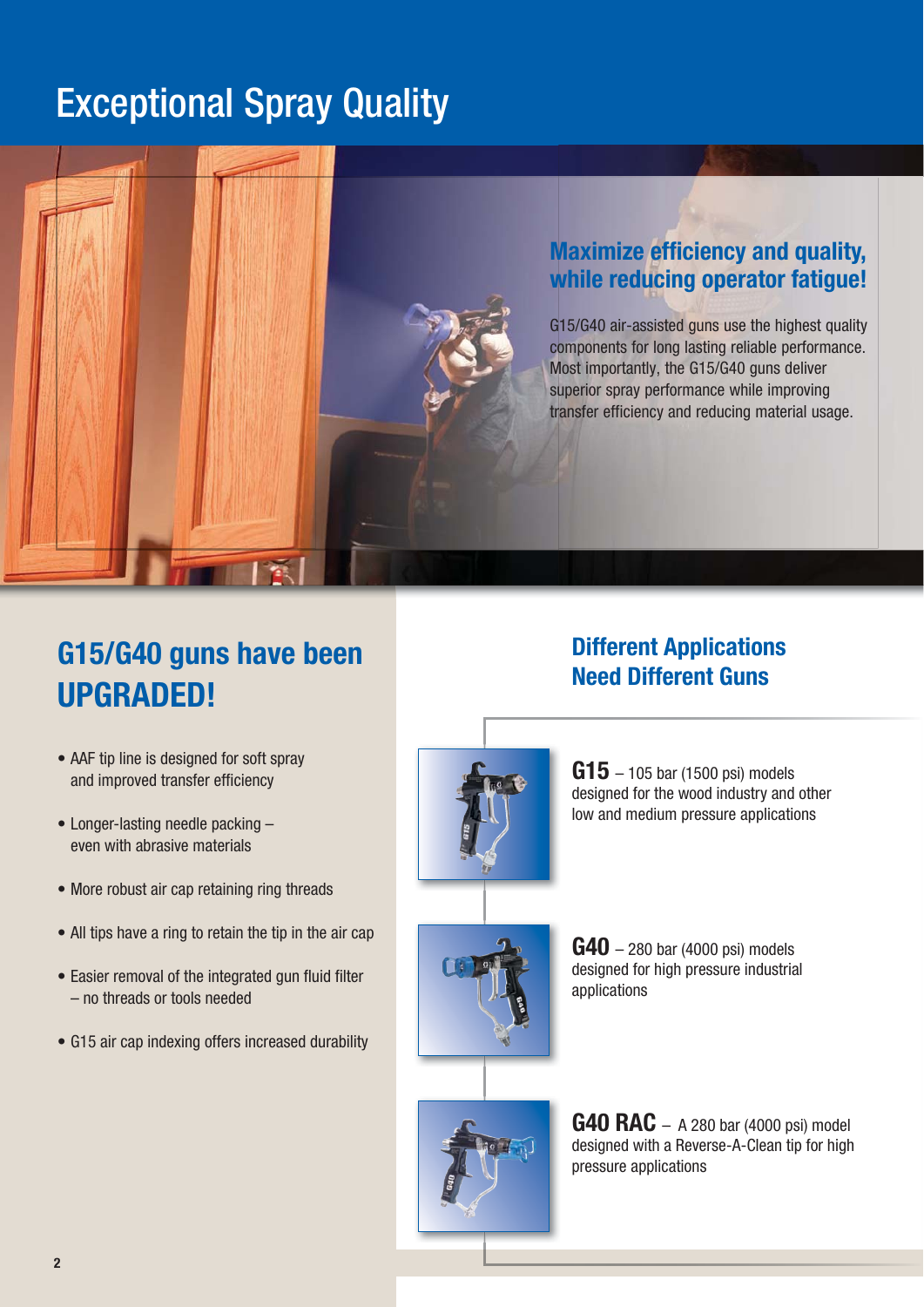# G15/G40 Air-Assisted Guns

# Spray Quality

### Achieve a Superior Finish

- Enhanced tip design creates uniform atomization for a superior finish quality
- Unique air cap enables soft spray
- Lower fluid and air pressure design allows for increased transfer effciency
- Adjustable fan pattern means less overspray, less material waste, less VOC's, and improved productivity

# **Ergonomics**

### Maximize Productivity

- Overall weight and gun balance is better than other spray guns in its category
- Trigger pull force is ultra-light  $-$  reducing operator fatigue and muscle stress
- Handle design fits any size hand for increased operator comfort

## Cost of Ownership

### Save Time and Money

- Ease of assembly and disassembly reduces repair time
- Designed to minimize wear of replacement parts
- Fewer parts means an overall lower cost of repair

# **Merkur™ Air-Assisted Packages**

## High Performance Finishing!

Quality pumps enhance any finishing system. Paired with G15/G40 air-assisted spray guns, the Merkur fine finish packages are designed to improve productivity, reduce costs, lower emissions and provide consistent, high quality finishes for all of your demanding applications.

## High Quality Finish

Low pulsation output and smooth pump change over deliver a consistent spray pattern.

### Easy-to-use

Easy-to-flush design allows for fast colour changes and reduced solvent usage.

## Rugged Construction

300 Series stainless steel pump construction provides long-lasting durability.

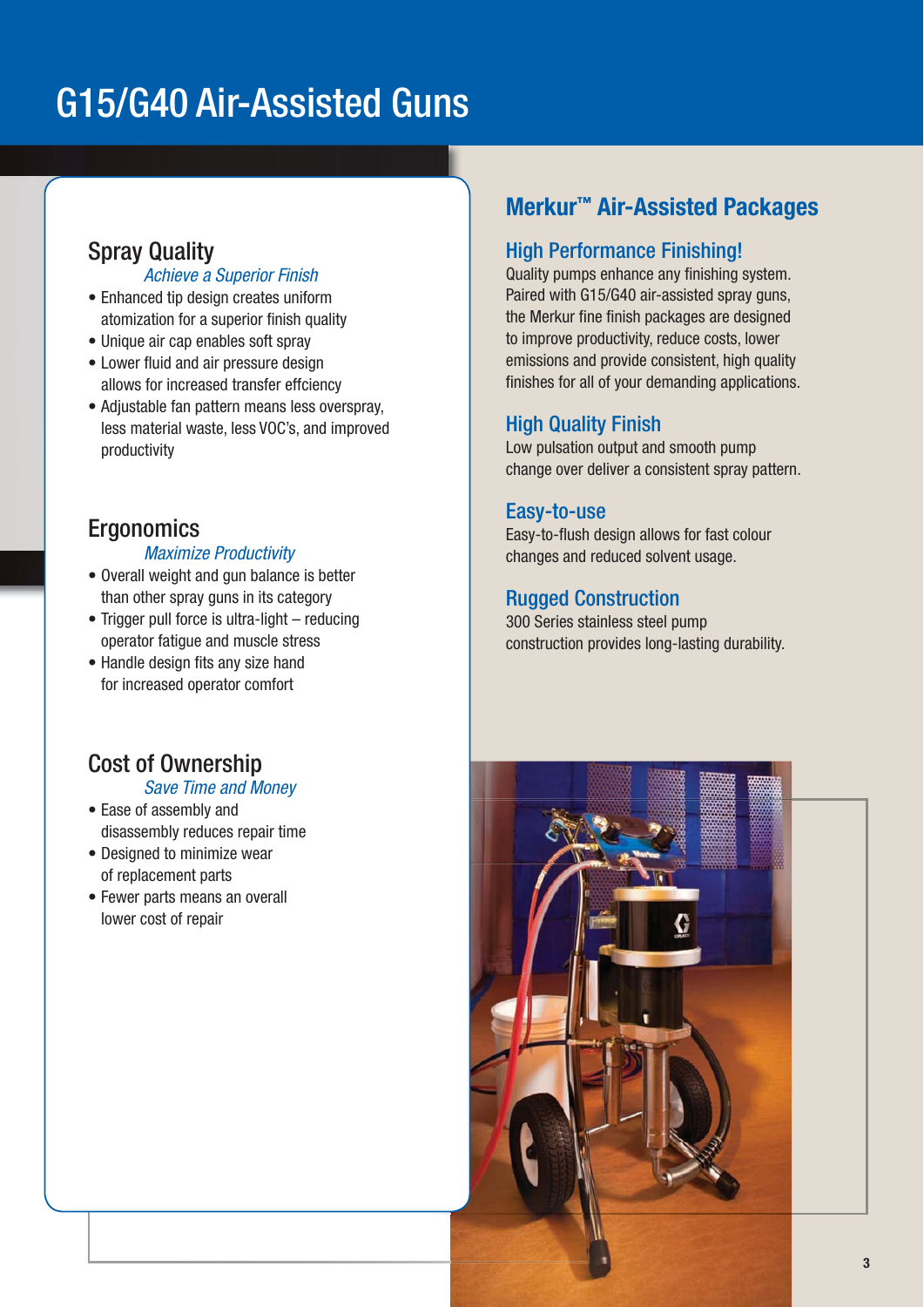# Designed with the user in mind

# **Quick, Accurate Positioning!**

The G15 indexing air cap provides fast and accurate positioning in either the vertical or horizontal position.



# **Reduce Overspray and Increase Productivity!**

3/4 turn fan pattern adjustment allows the operator to change the spray width according to the size of parts.



## G15/G40 Air-Assisted Gun

3

6

4

5

- 1. High strength hook
- 2. Air cap retain feature
- 3. Indexing air cap (G15 only)
- 4. Optimal spray pattern tips
- 5. Soft spray air cap
- 6. Quick change needle/seat assembly ps<br>at assembly<br>ustment<br>J g) 1<br>
HMFT<br>
HMFT<br>
States (SQL)<br>
States (SQL)<br>
States (SQL)<br>
States (SQL)<br>
States (SQL)<br>
States (SQL)<br>
States (SQL)<br>
SQL (SQL)<br>
SQL (SQL)<br>
SQL)<br>
SQL (SQL)<br>
SQL (SQL)<br>
SQL)<br>
SQL (SQL)<br>
SQL (SQL)<br>
SQL)<br>
SQL (SQL)<br>
SQL)<br>
SQL (SQL
- 7. Ultra-light trigger pull
- 8. Integrated in-line filter
- 9. 3/4 turn fan pattern adjustment
- 10. Lightweight design (450 g)
- 11. Ergonomic handle
- 12. Optimal hose connect angles
- 13. Optional low profile fluid swivel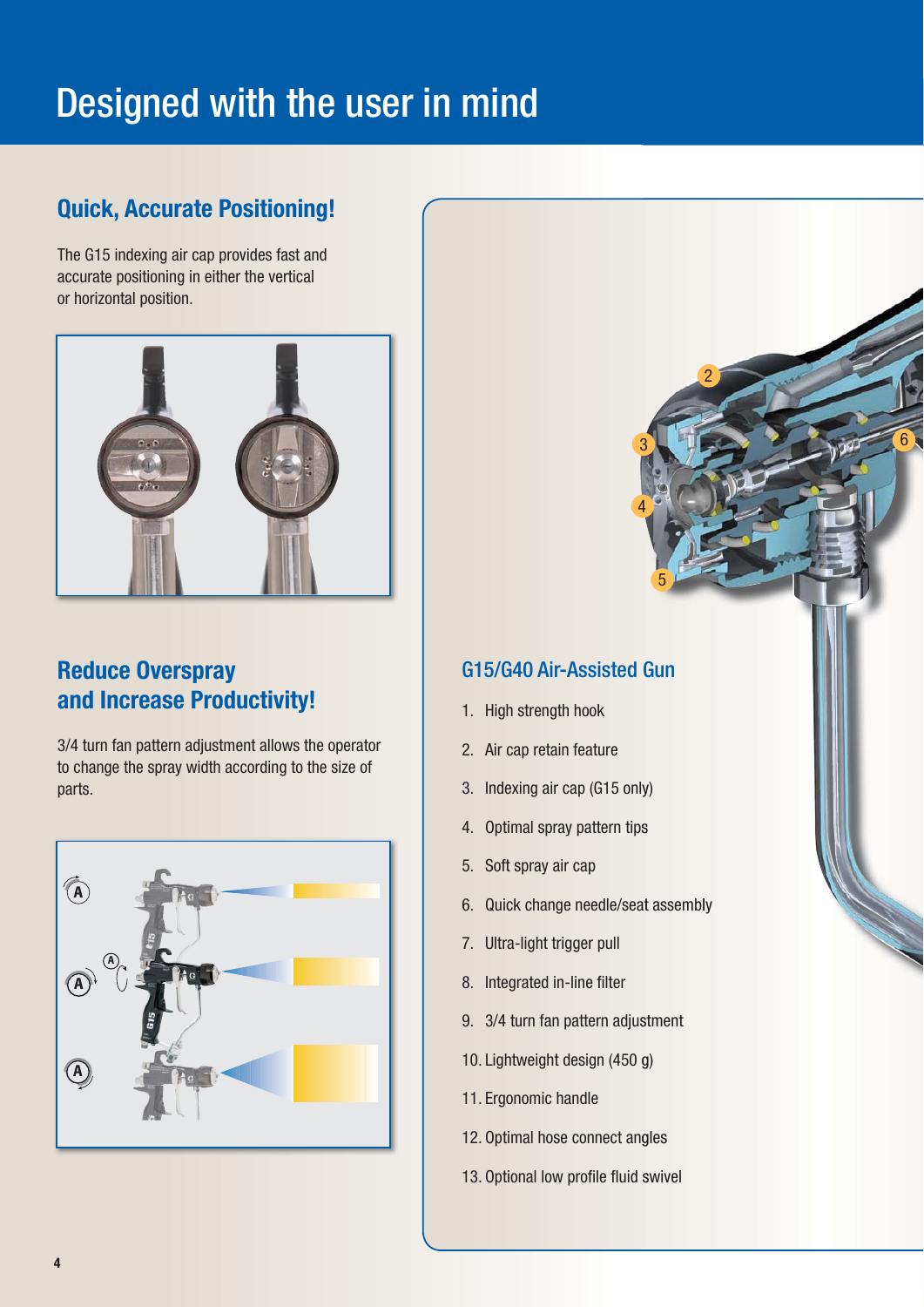

# **Increase Spray Performance!**

Enhanced tip design provides uniform atomization and improved finish quality.



# **Three air-assisted tip lines to meet the needs of different applications**

**AAF Tips** - Fine finish tips with a pre-orifice for soft spray and increased transfer efficiency

**AAM Tips** - Fine finish tips for a high quality finish at low and medium pressures

**GG4 Tips** - High wear tips for industrial finishes at high pressures



All tips have a ring to retain the tip in the air cap.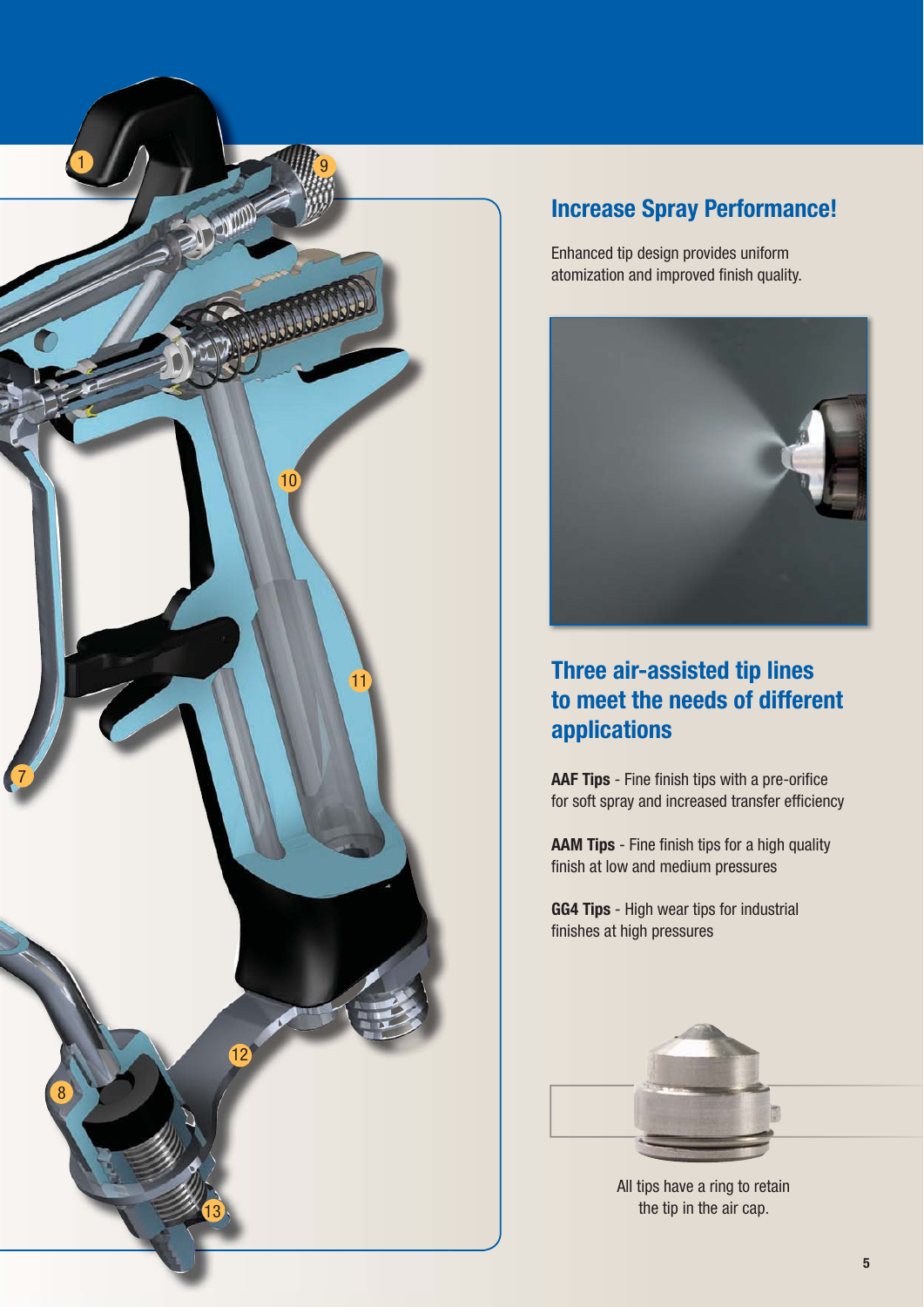# Ordering Information

## **Air-Assisted Gun Models Product Information**

#### AIR-ASSISTED GUN MODELS

- **G15 carbide model** is recommended for low to medium viscosity materials
- G15 acetal seat model is recommended for acid-catalyzed materials
- **G40 models** are recommended for high viscosity materials above 105 bar (1500 psi)

#### 24C853 G15 Air-Assisted Carbide Gun

 Medium pressure gun includes carbide seat/ball, indexing air cap and choice of AAM or AAF spray tip from chart, which is specified when order is placed.

### 24C854 G15 Air-Assisted Gun

 Medium pressure gun includes a plastic seat, indexing air cap and choice of AAM or AAF spray tip from chart, which is specified when order is placed.

24C855 G40 Air-Assisted Gun High pressure gun includes a carbide seat, tip guard aircap and choice of AAM, AAF or GG4 spray tip from chart, which is specified when order is placed.

#### 24C856 G40 Air-Assisted Hi-Flow Gun High pressure gun with no restrictions to avoid pressure drop with heavy viscosity materials. Includes a carbide seat, tip guard and a choice of AAM, AAF or GG4 spray tip.

24C857 G40 Air-Assisted Reverse-A-Clean (RAC) Spray Gun High pressure gun with a RAC spray tip to reduce downtime caused by frequent tip clogging. Includes a carbide seat, tip guard, and a choice of LTX spray tip.

#### **ACCESSORIES**

#### 224453 100 Mesh Fluid Filter Kit

100 mesh (.005 gap spacing) replacement fluid filters. Quantity of 5.

#### 238563 60 Mesh Fluid Filter Kit

60 mesh (.009 gap spacing) replacement fluid filters for coarser particle filtering to replace standard 100 mesh filters. Quantity of 3.

#### 241804 Tip Filter Kit

Replacement filters for spray tip orifice sizes 0.007, 0.009, and 0.011. Quantity of 10.

#### 189018 Fluid Swivel Connector

516 bar (51.6 MPa, 7500 psi) maximum working pressure. Connector to ease movement of the gun and fluid hose.

#### 238694 High Pressure Fluid Ball Valve

350 bar (35 MPa, 5000 psi) maximum working pressure. 3/8 npt(mbe). SST wetted parts, PEEK seats, PTFE seals. Compatible with acid-catalyzed materials. Can be used as fluid drain valve.

#### 241812 Fluid Hose

242 bar (24 MPa, 3500 psi) maximum working pressure. 1/4-18 npsm(fbe), 3/16 in (5 mm) ID, 7.62 m (25 ft) long, nylon tubing with polyurethane cover.

#### 249473 Air Fitting and Tubing Kit

Alternative-style connector for air inlet and hose. 3/8 in to 1/4 Push-To-Lock fitting, 7.62 m (25 ft) long, nylon tubing. Optional quick disconnect available.

G40  $615$ G40 RAC

#### 241811 Air Hose

7 bar (0.7 MPa, 100 psi) maximum working pressure. 1/4-18 npsm(fbe),  $6$  mm  $(1/4$  in) ID,  $7.62$  m  $(25$  ft) long polyurethane tubing.

- 15G093 G15 Gun Flush Box Insert Insert for use with Gun Flush Box 244105 and G15 Spray Guns.
- 15G346 G40 Gun Flush Box Insert Insert for use with Gun Flush Box 244105 and G40 Spray Guns.
- 249140 HVLP Verification Kit Use to check air cap air pressure at various air supply air pressures. Do not use for actual spraying.
- 249598 Unclogging Needle Kit Kit includes picks for unclogging gun tip.
- 101892 Gun Brush Use to clean the gun.
- 15C161 Ultimate Gun Cleaning Kit Kit includes brushes and tools for gun maintenance.
- 24C356 JIC Fluid Fitting Replaces standard npsm fluid fitting.
- 289499 Fine Adjust Fan Pattern Knob Replacement fan valve assemble for fine adjustment accuracy.

#### TECHNICAL SPECIFICATIONS

| Maximum Working Fluid Pressure Model G15: 105 bar (10 MPa, 1500 psi)                                       |
|------------------------------------------------------------------------------------------------------------|
| Model G40: 280 bar (28 MPa, 4000 psi)                                                                      |
|                                                                                                            |
|                                                                                                            |
|                                                                                                            |
| Air Inlet $\ldots \ldots \ldots \ldots \ldots \ldots \ldots 1/4$ -18 npsm (R1/4-19) compound male thread** |
|                                                                                                            |

|                                                                             | Wetted Parts Stainless Steel, Carbide, Ultra High Molecular Weight |
|-----------------------------------------------------------------------------|--------------------------------------------------------------------|
|                                                                             | Polvethylene, Acetal, PTFE, nylon                                  |
|                                                                             |                                                                    |
| *Optional swivel fitting available<br>**Optional quick-disconnect available |                                                                    |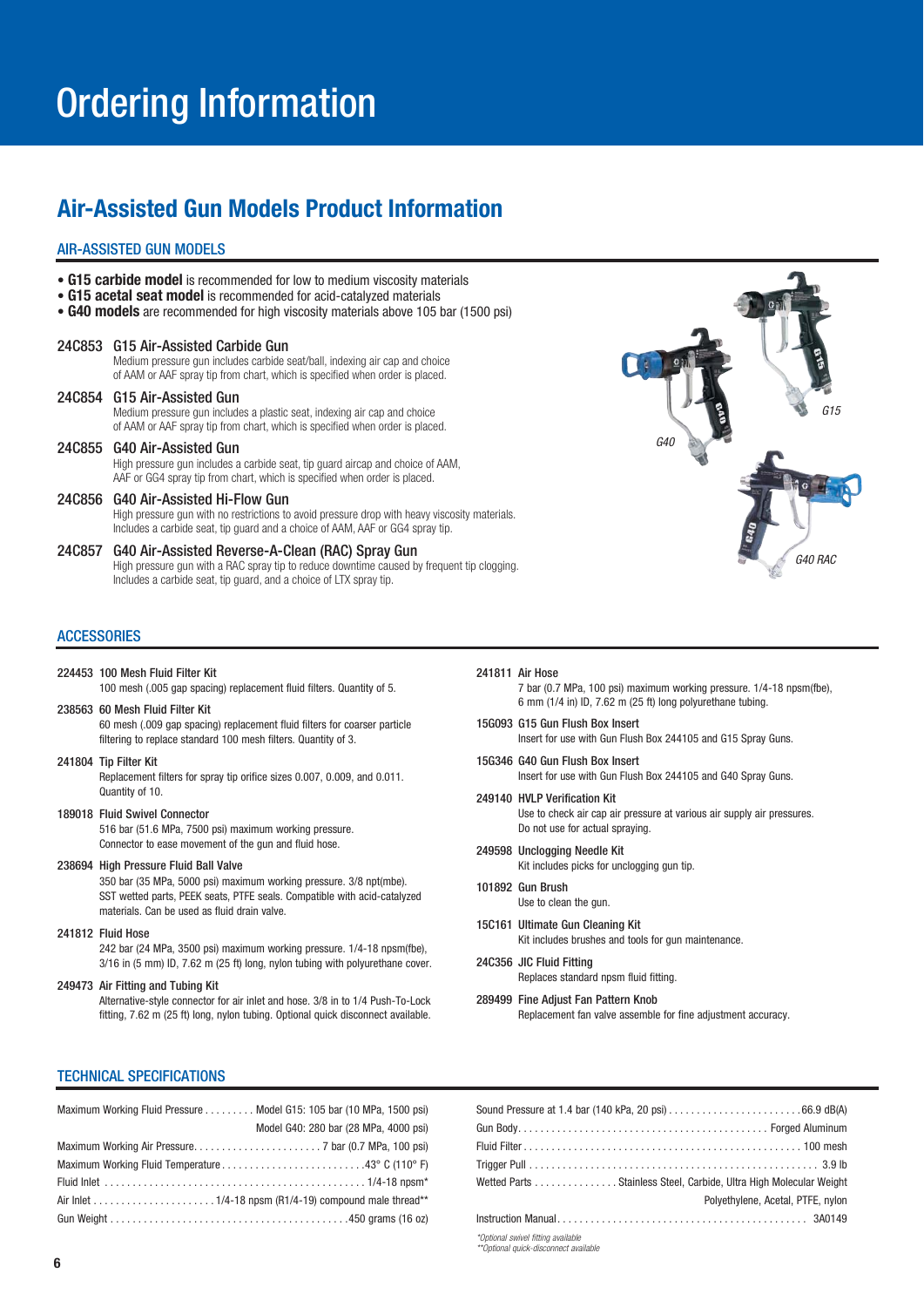# **AAM and GG4 Air-Assisted Spray Tip Selection Chart**

AAM Tips: Fine Finish Tips recommended for *high finish quality* applications at *low and medium pressures.* GG4 Tips: High Wear Industrial Tips recommended for *high pressure* applications.

Do not use tips in the grey shaded area of the chart with Model G15 guns (24C853 or 24C854).

All tips in the Spray Tip Selection Chart can be used with Model G40 guns. Use tips in the grey shaded area of the chart with Model G40 guns only.

Order desired tip (part no. AAMxxx or GG4xxx) from matrix below. *xxx = 3 digit number below Maximum Pattern Width.* (Example: AAM409)

|                          |                    | *Fluid Output, fl Ipm (oz/min) | Maximum Pattern Width at 300 mm (12 in) |          |          |           |            |            |            |               |            |                                                                     |
|--------------------------|--------------------|--------------------------------|-----------------------------------------|----------|----------|-----------|------------|------------|------------|---------------|------------|---------------------------------------------------------------------|
| <b>Orifice Size</b>      | at 41 bar          | at 70 bar                      | 100                                     | 150      | 200      | 250       | 300        | 350        | 400        | 450           | 500        |                                                                     |
| $mm$ (in)                | (4.1 MPa, 600 psi) | (7.0 MPa, 1000 psi)            | (2 to 4)                                | (4 to 6) | (6 to 8) | (8 to 10) | (10 to 12) | (12 to 14) | (14 to 16) | (16 to 18)    | (18 to 20) |                                                                     |
| $\uparrow$ 0.178 (0.007) | 0.1(4.0)           | 0.15(5.2)                      | $\Box$ 107                              | 207      | 307      |           |            |            |            |               |            |                                                                     |
| $\uparrow$ 0.229 (0.009) | 0.2(7.0)           | 0.27(9.1)                      | 109                                     | 209      | 309      | 409       | 509        |            |            |               |            |                                                                     |
| $\uparrow$ 0.279 (0.011) | 0.3(10.0)          | 0.4(13.0)                      | 111                                     | 211      | 311      | 411       | 511        | 611        |            |               |            |                                                                     |
| 0.330(0.013)             | 0.4(13.0)          | 0.5(16.9)                      |                                         | 213      | 313      | 413       | 513        | 613        | 713        |               |            |                                                                     |
| 0.381(0.015)             | 0.5(17.0)          | 0.7(22.0)                      |                                         | 215      | 315      | 415       | 515        | 615        | 715        | 815           |            | † These tip sizes include a 150 mesh tip filter.<br>□ GG4 tips only |
| 0.432(0.017)             | 0.7(22.0)          | 0.85(28.5)                     |                                         | 217      | 317      | 417       | 517        | 617        | 717        | 817           | 917        |                                                                     |
| 0.483(0.019)             | 0.8(28.0)          | 1.09(36.3)                     |                                         | 219      | 319      | 419       | 519        | 619        | 719        | 819           | 919        |                                                                     |
| 0.533(0.021)             | 1.0(35.0)          | 1.36(45.4)                     |                                         |          | 321      | 421       | 521        | 621        | 721        | 821           | 921        |                                                                     |
| $\neq$ 0.584 (0.023)     | 1.2(40.0)          | 1.56(51.9)                     |                                         |          |          | 423       | 523        | 623        | 723        |               | 923        |                                                                     |
| $\neq$ 0.635 (0.025)     | 1.5(50.0)          | 1.94(64.8)                     |                                         |          |          | 425       |            | 625        | 725        | 825           |            |                                                                     |
| $\neq$ 0.686 (0.027)     | 1.7(58.5)          | 2.27(75.8)                     |                                         |          |          |           | 527        | 627        |            | 827           |            |                                                                     |
| $\neq$ 0.737 (0.029)     | 1.9(68.0)          | 2.65(88.2)                     |                                         |          |          |           |            | 629        |            |               |            |                                                                     |
| $\neq$ 0.787 (0.031)     | 2.2(78.0)          | 3.03(101.1)                    |                                         |          |          | 431       |            | 631        |            |               |            |                                                                     |
| $\neq$ 0.838 (0.033)     | 2.5(88.0)          | 3.42(114.1)                    |                                         |          |          |           |            | 633        |            | $\square$ 833 |            |                                                                     |
| $\neq$ 0.889 (0.035)     | 2.8(98.0)          | 3.81(127.1)                    |                                         |          |          | 435       |            |            |            |               |            |                                                                     |
| $\neq$ 0.940 (0.037)     | 3.1(108.0)         | 4.20(140.0)                    |                                         |          |          |           |            |            | 737        |               |            | # Do not use these tips with Model G15 guns<br>(24C853 and 24C854)  |
| $\neq$ 0.991 (0.039)     | 3.4(118.0)         | 4.59(153.0)                    |                                         |          |          |           | 539        | 639        |            | 839           |            |                                                                     |

# **AAF Air-Assisted Fine Finish Pre-Orifice Spray Tip Selection Chart**

Fine Finish Tips recommended for high finish quality applications at low and medium pressures. AAF tips have a pre-orfice which assists in atomizing shear thinning materials, including waterbornes and lacquers.

Order desired tip (part no. AAFxxx) from matrix below.

|                                  | *Fluid Output, fl Ipm (oz/min)  | Maximum Pattern Width at 305 mm (12 in) |                 |                  |                   |                   |  |
|----------------------------------|---------------------------------|-----------------------------------------|-----------------|------------------|-------------------|-------------------|--|
| <b>Orifice Size</b><br>$mm$ (in) | at 41 bar<br>(4.1 MPa, 600 psi) | at 70 bar<br>(7.0 MPa, 1000 psi)        | 200<br>(6 to 8) | 250<br>(8 to 10) | 300<br>(10 to 12) | 350<br>(12 to 14) |  |
| 0.279(0.011)                     | 9.5(0.28)                       | 12.5(0.37)                              | 310             | 410              | 510               | 610               |  |
| 0.330(0.013)                     | 12.0(0.35)                      | 16.0(0.47)                              | 312             | 412              | 512               | 612               |  |
| 0.381(0.015)                     | 16.0(0.47)                      | 21.0(0.62)                              |                 | 414              | 514               | 614               |  |
| 0.432(0.017)                     | 20.0(0.59)                      | 26.5(0.78)                              |                 | 416              | 516               | 616               |  |